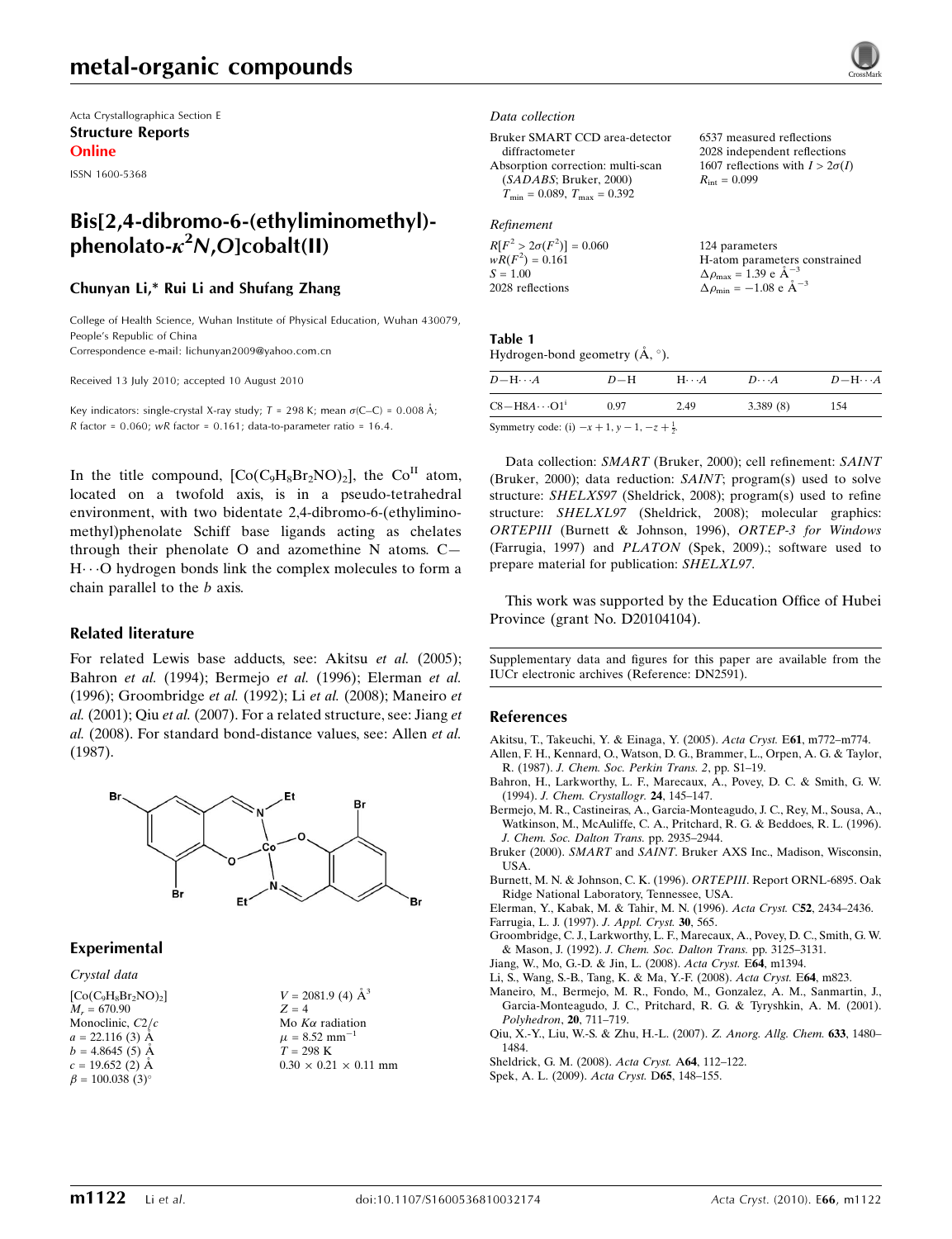# **supporting information**

*Acta Cryst.* (2010). E**66**, m1122 [https://doi.org/10.1107/S1600536810032174]

## **Bis[2,4-dibromo-6-(ethyliminomethyl)phenolato-***κ***<sup>2</sup>** *N***,***O***]cobalt(II)**

## **Chunyan Li, Rui Li and Shufang Zhang**

## **S1. Comment**

The Lewis base adducts of the 3,5-dibromosalicylidene group that are derived from the condensation of 3,5-dibromosalicylaldehyde and various primary amine are very interesting in a large number of transition metal complexes (Qiu *et al.*, 2007; Akitsu *et al.*, 2005; Maneiro *et al.*, 2001; Bermejo *et al.*, 1996). Recently, some mononuclear cobalt(II) compounds of Schiff base ligands derived from the condensation of salicylaldehyde with ethyl-, propyl- and butylamine have been structurally characterized (Li *et al.*, 2008; Elerman *et al.*, 1996; Bahron *et al.*, 1994; Groombridge *et al.*, 1992). As an extension of this work, the crystal structure of the title compound, (I), is reported here.

In (I), the Co atoms, located on a two fold axis, have pseudo-tetrahedral coordination environments with two bidentate Schiff base ligands,derived from the condensation of 3,5-dibromosalicylaldehyde and ethylamine, acting as chelates through their phenolate O and azomethine N atoms (Fig. 1). The structure is closely related to the Bis{2-[(*E*)-benzyliminomethyl]-4,6-dibromophenolato-*κ*<sup>2</sup>*N*, *O*}cobalt(II) compound (Jiang *et al.*, 2008). The C7=N1 bond length of 1.287 (7) Å is similar to that of 1.288 (7) Å observed in the previously reported compound of Schiff base ligand, which was derived from the condensation of salicylaldehyde and isopropylamine (Elerman *et al.*, 1996). The angle between the two O1—Co1—N1 planes of the molecule is equal to 82.80°. All bond lengths are within normal ranges (Allen *et al.*, 1987).

In the crystal structure, the molecules are linked *via* intermolecular C—H···O hydrogen bonds forming a chain parallel to the b axis (Table 1, Fig. 2).

## **S2. Experimental**

3,5-Dibromosalicyladehyde (560 mg, 2 mmol) and ethylamine (90 mg, 2 mmol) were dissolved in methanol (25 ml). The mixture was stirred for 30 min to give an orange solution, which was added to a methanol solution (15 ml) of  $Co(NO<sub>3</sub>)<sub>2</sub>·6H<sub>2</sub>O$  (280 mg, 1 mmol). The mixture was stirred for another 20 min at room temperature to give a red solution and then filtered. The filtrate was kept in air for 5 d, forming red blocky crystals. The crystals were isolated, washed three times with distilled water and dried in a vacuum desiccator containing anhydrous CaCl2 (yield 66%). Analysis calculated for C18H16Br4CoN2O2: C 32.23, H 2.40, N 4.18%; found: C 32.11, H 2.55, N 4.00%. IR (KBr, cm-1): 3447, 2956, 2925, 2868, 2363, 1736, 1616, 1581, 1505, 1436, 1406, 1343, 1309, 1210, 1156, 1090, 1058, 974, 863, 840, 750, 708, 606, 534, 477.

## **S3. Refinement**

All the H atoms were placed in geometrically idealized positions and constrained to ride on their parent atoms, with C— H distances of 0.93–0.97 Å, and with  $U_{\text{iso}}(H) = 1.2U_{\text{eq}}(\text{carrier})$  or  $1.5U_{\text{eq}}(\text{methyl groups})$ .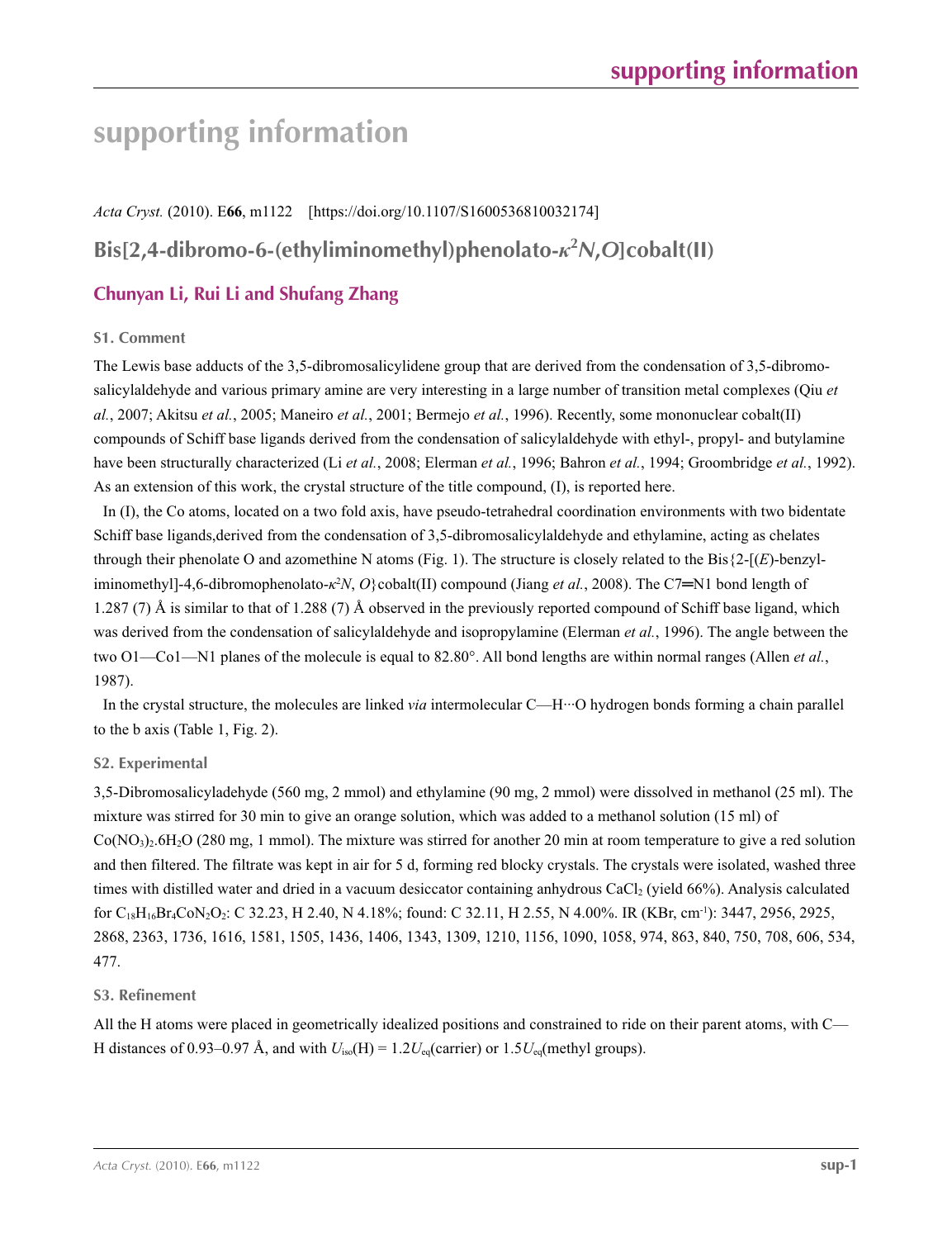

## **Figure 1**

The structure of the title compound (I), with the atom labeling scheme. Ellipsoids are drawn at the 30% probability level. H atoms are represented as small spheres of arbitrary radii. [Symmetry code: (i) 1 - *x*, *y*, 1/2 - *z*.]



## **Figure 2**

Partial packing view showing the chain formed through C—H···O hydrogen bonds. H atoms not involved in hydrogen bondings have been omitted for clarity. H bonds are shown as dashed lines. [Symmetry code: (ii) -*x* + 1, *y* - 1, -*z* + 1/2.]

**Bis[2,4-dibromo-6-(ethyliminomethyl)phenolato-***κ***<sup>2</sup>** *N***,***O***]cobalt(II)** 

| Crystal data                       |                                        |
|------------------------------------|----------------------------------------|
| $[Co(C9H8Br2NO)2]$                 | $F(000) = 1284$                        |
| $M_r = 670.90$                     | $D_x = 2.140$ Mg m <sup>-3</sup>       |
| Monoclinic, C2/c                   | Mo Ka radiation, $\lambda = 0.71073$ Å |
| Hall symbol: -C 2yc                | Cell parameters from 2472 reflections  |
| $a = 22.116(3)$ Å                  | $\theta$ = 2.6–27.2°                   |
| $b = 4.8645(5)$ Å                  | $\mu$ = 8.52 mm <sup>-1</sup>          |
| $c = 19.652(2)$ Å                  | $T = 298 \text{ K}$                    |
| $\beta$ = 100.038 (3) <sup>o</sup> | Block, red                             |
| $V = 2081.9$ (4) $\AA^3$           | $0.30 \times 0.21 \times 0.11$ mm      |
| $Z=4$                              |                                        |
|                                    |                                        |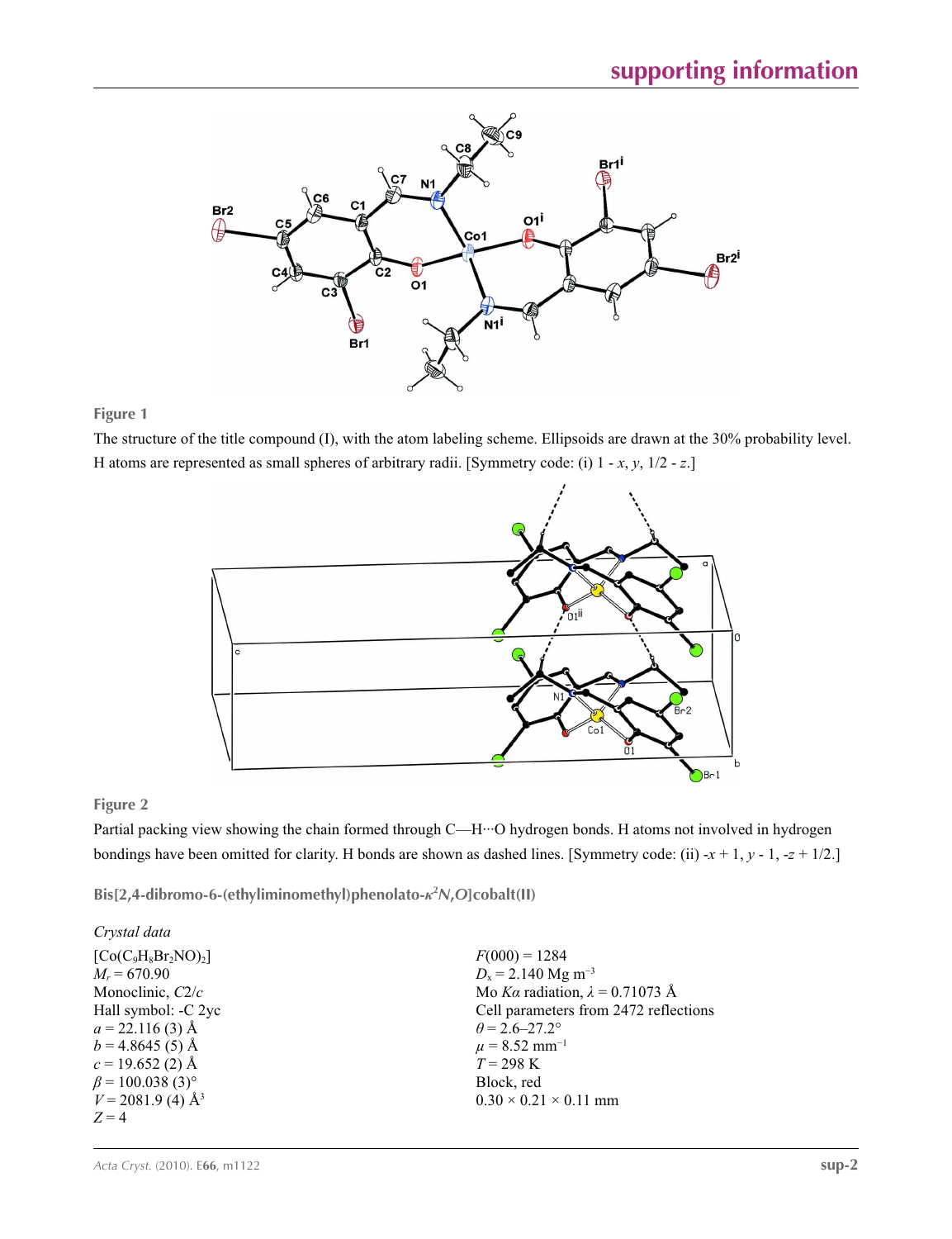*Data collection*

| Bruker SMART CCD area-detector<br>diffractometer<br>Radiation source: fine-focus sealed tube<br>Graphite monochromator<br>$\varphi$ and $\omega$ scans<br>Absorption correction: multi-scan<br>(SADABS; Bruker, 2000)<br>$T_{\min} = 0.089$ , $T_{\max} = 0.392$<br>Refinement | 6537 measured reflections<br>2028 independent reflections<br>1607 reflections with $I > 2\sigma(I)$<br>$R_{\text{int}} = 0.099$<br>$\theta_{\text{max}} = 26.0^{\circ}, \theta_{\text{min}} = 1.9^{\circ}$<br>$h = -26 \rightarrow 26$<br>$k = -6 \rightarrow 5$<br>$l = -24 \rightarrow 22$ |
|--------------------------------------------------------------------------------------------------------------------------------------------------------------------------------------------------------------------------------------------------------------------------------|----------------------------------------------------------------------------------------------------------------------------------------------------------------------------------------------------------------------------------------------------------------------------------------------|
| Refinement on $F^2$                                                                                                                                                                                                                                                            | Secondary atom site location: difference Fourier                                                                                                                                                                                                                                             |
| Least-squares matrix: full                                                                                                                                                                                                                                                     | map                                                                                                                                                                                                                                                                                          |
| $R[F^2 > 2\sigma(F^2)] = 0.060$                                                                                                                                                                                                                                                | Hydrogen site location: inferred from                                                                                                                                                                                                                                                        |
| $wR(F^2) = 0.161$                                                                                                                                                                                                                                                              | neighbouring sites                                                                                                                                                                                                                                                                           |
| $S = 1.00$                                                                                                                                                                                                                                                                     | H-atom parameters constrained                                                                                                                                                                                                                                                                |
| 2028 reflections                                                                                                                                                                                                                                                               | $w = 1/[\sigma^2(F_0^2) + (0.0865P)^2]$                                                                                                                                                                                                                                                      |
| 124 parameters                                                                                                                                                                                                                                                                 | where $P = (F_0^2 + 2F_c^2)/3$                                                                                                                                                                                                                                                               |
| 0 restraints                                                                                                                                                                                                                                                                   | $(\Delta/\sigma)_{\text{max}}$ < 0.001                                                                                                                                                                                                                                                       |
| Primary atom site location: structure-invariant                                                                                                                                                                                                                                | $\Delta\rho_{\text{max}} = 1.39$ e Å <sup>-3</sup>                                                                                                                                                                                                                                           |
| direct methods                                                                                                                                                                                                                                                                 | $\Delta \rho_{\rm min} = -1.08$ e Å <sup>-3</sup>                                                                                                                                                                                                                                            |

## *Special details*

**Geometry**. All e.s.d.'s (except the e.s.d. in the dihedral angle between two l.s. planes) are estimated using the full covariance matrix. The cell e.s.d.'s are taken into account individually in the estimation of e.s.d.'s in distances, angles and torsion angles; correlations between e.s.d.'s in cell parameters are only used when they are defined by crystal symmetry. An approximate (isotropic) treatment of cell e.s.d.'s is used for estimating e.s.d.'s involving l.s. planes.

**Refinement**. Refinement of  $F^2$  against ALL reflections. The weighted *R*-factor  $wR$  and goodness of fit *S* are based on  $F^2$ , conventional *R*-factors *R* are based on *F*, with *F* set to zero for negative  $F^2$ . The threshold expression of  $F^2 > \sigma(F^2)$  is used only for calculating *R*-factors(gt) *etc*. and is not relevant to the choice of reflections for refinement. *R*-factors based on *F*<sup>2</sup> are statistically about twice as large as those based on *F*, and *R*- factors based on ALL data will be even larger.

*Fractional atomic coordinates and isotropic or equivalent isotropic displacement parameters (Å<sup>2</sup>)* 

|             |                                              |                                          | $U_{\rm iso}*/U_{\rm eq}$ |
|-------------|----------------------------------------------|------------------------------------------|---------------------------|
|             |                                              |                                          |                           |
|             |                                              |                                          | 0.0396(3)                 |
|             |                                              |                                          | 0.0394(11)                |
| 0.43303(17) | 1.1213(9)                                    | 0.1898(2)                                | 0.0423(10)                |
| 0.36561(3)  | 1.36837(14)                                  | 0.05745(3)                               | 0.0477(3)                 |
| 0.18010(3)  | 0.63810(17)                                  | 0.10502(4)                               | 0.0595(3)                 |
| 0.3544(2)   | 0.8138(12)                                   | 0.2155(3)                                | 0.0354(12)                |
| 0.3778(2)   | 1.0161(13)                                   | 0.1750(3)                                | 0.0343(12)                |
| 0.3371(3)   | 1.1041(12)                                   | 0.1146(3)                                | 0.0354(13)                |
| 0.2796(2)   | 0.9972(13)                                   | 0.0949(3)                                | 0.0398(13)                |
| 0.2549      | 1.0568                                       | 0.0544                                   | $0.048*$                  |
| 0.2587(2)   | 0.8016(14)                                   | 0.1352(3)                                | 0.0405(14)                |
| 0.2942(3)   | 0.7099(14)                                   | 0.1949(3)                                | 0.0438(14)                |
| 0.2789      | 0.5792                                       | 0.2219                                   | $0.053*$                  |
| 0.3891(3)   | 0.6970(13)                                   | 0.2770(3)                                | 0.0406(13)                |
| 0.3677      | 0.5820                                       | 0.3023                                   | $0.049*$                  |
| 0.4728(3)   | 0.5890(14)                                   | 0.3657(3)                                | 0.0508(16)                |
|             | $\boldsymbol{\chi}$<br>0.5000<br>0.44643(19) | $\mathcal{Y}$<br>0.9495(3)<br>0.7331(11) | z<br>0.2500<br>0.3012(2)  |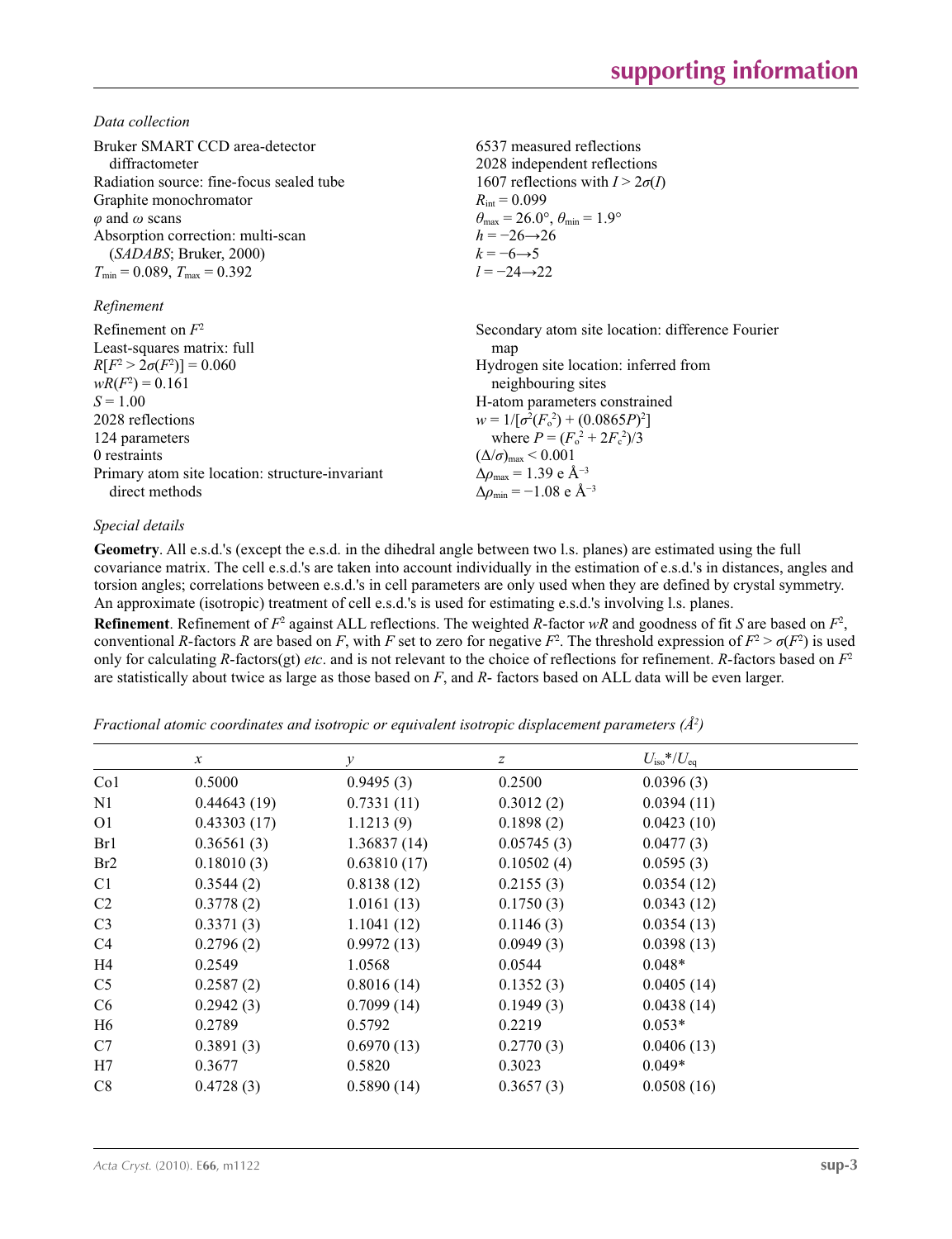# **supporting information**

| H8A | 0.5098    | 0.4929     | 0.3593    | $0.061*$ |  |
|-----|-----------|------------|-----------|----------|--|
| H8B | 0.4437    | 0.4538     | 0.3767    | $0.061*$ |  |
| C9  | 0.4878(4) | 0.7869(17) | 0.4243(3) | 0.064(2) |  |
| H9A | 0.5131    | 0.9319     | 0.4116    | $0.096*$ |  |
| H9B | 0.5094    | 0.6928     | 0.4642    | $0.096*$ |  |
| H9C | 0.4505    | 0.8634     | 0.4349    | $0.096*$ |  |
|     |           |            |           |          |  |

*Atomic displacement parameters (Å2 )*

|                 | $U^{11}$   | $L^{22}$  | $\mathcal{L}^{\beta 3}$ | $U^{12}$      | $U^{13}$      | $U^{23}$     |
|-----------------|------------|-----------|-------------------------|---------------|---------------|--------------|
| Co <sub>1</sub> | 0.0224(5)  | 0.0503(8) | 0.0437(6)               | 0.000         | $-0.0009(4)$  | 0.000        |
| N1              | 0.026(2)   | 0.043(3)  | 0.048(3)                | 0.006(2)      | 0.0011(19)    | 0.001(2)     |
| O <sub>1</sub>  | 0.0245(19) | 0.047(3)  | 0.051(2)                | $-0.0072(16)$ | $-0.0047(17)$ | 0.0032(19)   |
| Br1             | 0.0393(4)  | 0.0488(5) | 0.0511(4)               | $-0.0047(2)$  | $-0.0036(3)$  | 0.0089(3)    |
| Br <sub>2</sub> | 0.0276(4)  | 0.0697(6) | 0.0769(5)               | $-0.0128(3)$  | $-0.0030(3)$  | $-0.0035(4)$ |
| C <sub>1</sub>  | 0.022(2)   | 0.040(3)  | 0.043(3)                | 0.002(2)      | 0.000(2)      | $-0.006(2)$  |
| C <sub>2</sub>  | 0.026(2)   | 0.032(3)  | 0.042(3)                | 0.003(2)      | $-0.004(2)$   | $-0.006(2)$  |
| C <sub>3</sub>  | 0.029(3)   | 0.041(4)  | 0.035(3)                | 0.002(2)      | 0.003(2)      | $-0.002(2)$  |
| C <sub>4</sub>  | 0.031(3)   | 0.043(4)  | 0.043(3)                | 0.003(2)      | $-0.003(2)$   | $-0.005(3)$  |
| C <sub>5</sub>  | 0.022(2)   | 0.051(4)  | 0.046(3)                | 0.000(2)      | $-0.001(2)$   | $-0.008(3)$  |
| C <sub>6</sub>  | 0.029(3)   | 0.044(4)  | 0.059(4)                | $-0.003(3)$   | 0.010(3)      | $-0.002(3)$  |
| C7              | 0.032(3)   | 0.041(4)  | 0.048(3)                | $-0.002(2)$   | 0.007(2)      | 0.003(3)     |
| C8              | 0.039(3)   | 0.049(4)  | 0.058(4)                | 0.006(3)      | $-0.007(3)$   | 0.010(3)     |
| C9              | 0.071(5)   | 0.077(6)  | 0.044(4)                | 0.016(4)      | 0.009(3)      | 0.009(4)     |

*Geometric parameters (Å, º)*

| $Co1-O1i$               | 1.918(4)   | $C3-C4$     | 1.366(8)  |
|-------------------------|------------|-------------|-----------|
| $Co1 - O1$              | 1.918(4)   | $C4 - C5$   | 1.370(9)  |
| $Co1-M1$ <sup>i</sup>   | 1.985(5)   | $C4 - H4$   | 0.9300    |
| $Co1-M1$                | 1.985(5)   | $C5-C6$     | 1.367(9)  |
| $N1 - C7$               | 1.287(7)   | $C6 - H6$   | 0.9300    |
| $N1 - C8$               | 1.477(8)   | $C7 - H7$   | 0.9300    |
| $O1 - C2$               | 1.310(6)   | $C8-C9$     | 1.493(10) |
| $Br1-C3$                | 1.886(6)   | $C8 - H8A$  | 0.9700    |
| $Br2-C5$                | 1.909(5)   | $C8 - H8B$  | 0.9700    |
| $C1-C6$                 | 1.414(8)   | $C9 - H9A$  | 0.9600    |
| $C1-C2$                 | 1.419(8)   | $C9 - H9B$  | 0.9600    |
| $C1-C7$                 | 1.432(8)   | $C9 - H9C$  | 0.9600    |
| $C2-C3$                 | 1.424(8)   |             |           |
| $O1^{i}$ - $Co1$ - $O1$ | 128.3(3)   | $C6-C5-C4$  | 121.4(5)  |
| $O1^i$ —Co $1$ —N $1^i$ | 94.52(17)  | $C6-C5-Br2$ | 119.2(5)  |
| $O1-Co1-N1i$            | 112.53(19) | $C4-C5-Br2$ | 119.4(4)  |
| $O1^i$ -Co $1$ -N1      | 112.53(19) | $C5-C6-C1$  | 120.0(6)  |
| $O1-Co1-N1$             | 94.52 (17) | $C5-C6-H6$  | 120.0     |
| $N1^i$ -Co $1$ -N $1$   | 116.0(3)   | $C1-C6-H6$  | 120.0     |
| $C7 - N1 - C8$          | 118.0(5)   | $N1-C7-C1$  | 127.3(6)  |